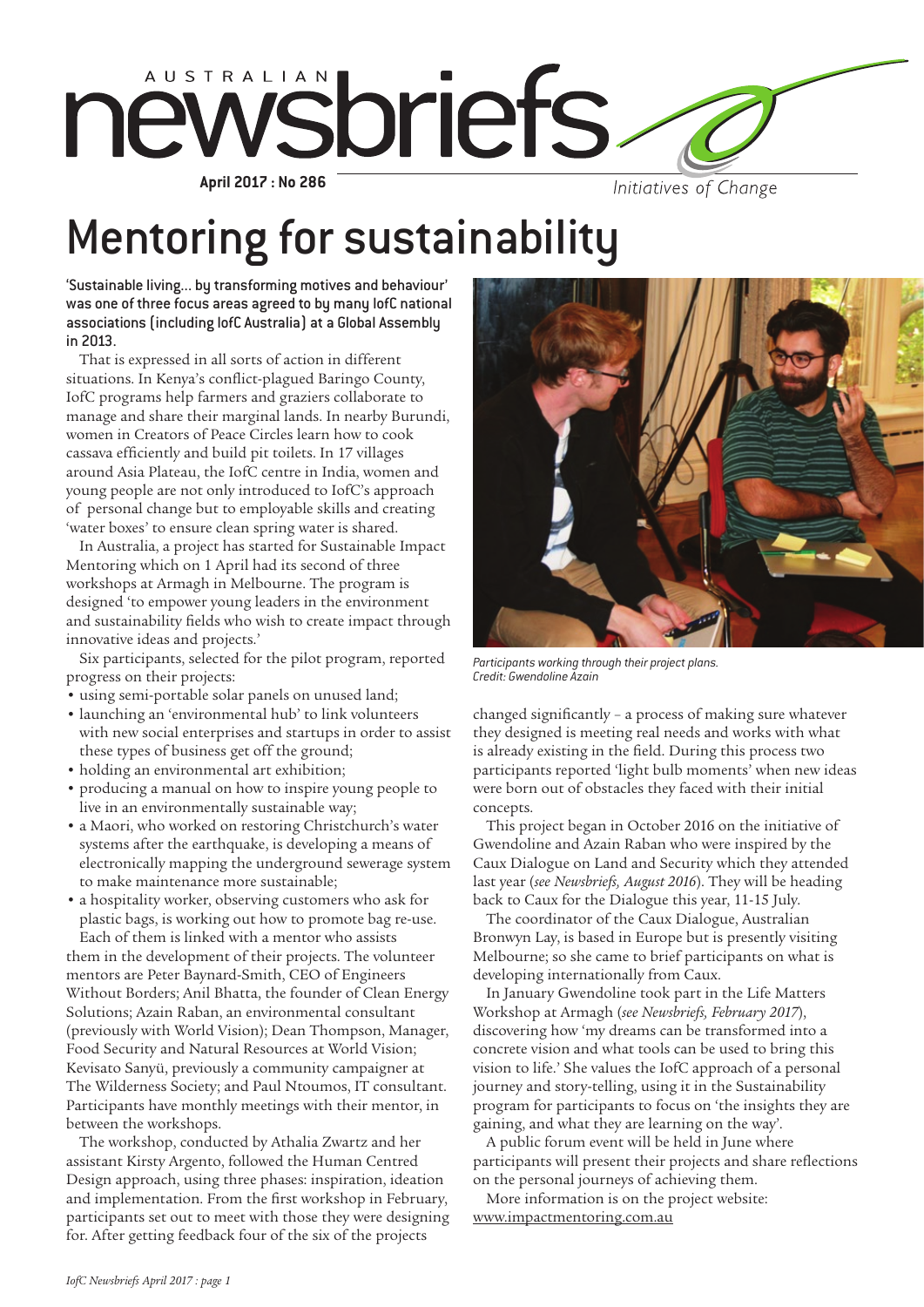### **Sydney University to Nepal... the circles keep growing**

Shoshana Faire, one of Creators of Peace's International Coordinators, has just returned from Nepal where she trained '10 wonderful women' to facilitate Peace Circles. Most had done a Peace Circle in January 2016, while one had participated in a Circle which Shoshana ran on her first visit, six years ago.

Before leaving Sydney, on 4-5 March, Shoshana co-facilitated with Maria Moy another Peace Circle (the fifth) at the Department of Peace and Conflict Studies of Sydney University. 'Thank you for this experience,' wrote one post-grad student on her feedback sheet. 'I will be forever grateful for the place of safety you provided, a place to be vulnerable, and for your love. I am sorry if my story was a bit of a rant, but I must tell you it was quite cathartic.'

A sixth Peace Circle, scheduled at Sydney University on 22-23 April, already has a waiting list. These Circles are unique, being held in an academic institution but also since men take part.

One of them, Raphael Manirakiza, is a clinical psychologist, a part-time lecturer and researcher at Sydney University, working on trauma healing, transitional justice and peace-building in Burundi and with refugee communities in Australia.

Included in Raphael's report was this assessment:



*Participants in the University of Sydney circle. Credit: Zoe Bedford*

'As a clinical psychologist, I know the importance of expressing feelings and emotions. Though the seminar was not therapy, it was a healing opportunity especially for me, a former prisoner, a torture and trauma survivor from a country where men are not allowed to cry!

'There were two men in the Peace Circle, both of us from Burundi, a small country in Central Africa. Since 1966 till now there has been unrest (except between 1976-1987), with civil war and mass atrocities between the two main tribes, Hutu and Tutsi.

'This Creators of Peace seminar was my first of this kind. The facilitation style is unique. The diversity of the group was also unique: 11 people from eight different backgrounds – Indonesia, USA, France, Burundi, Somalia, Pakistan, Brazil and Australia.

'I have had many opportunities to tell my story but never for ten minutes! The powerful stories from other participants reminded me that everyone has got a story and that I am not alone.

'What helped me most was realizing that instead of trying to fix the world, it is better to focus on what I can change and influence (versus what I cannot change/influence); and secondly, that forgiveness (without forgetting, which is necessary) helps both the offended and the offender.

'Since then I made a resolution of letting go my resentments and forgiving always to have more inner peace.

'As a member of IofC Australia, I am proud that Creators of Peace is contributing to individual capacity-building and professional development, hence developing social capital through well-being of responsible citizens and peaceful communities.'

### **A compassionate Gold Coast**

'What an amazing week!' emailed Lesley Bryant, at the end of March, from the Gold Coast. 'It started with the Harmony Day Event on Tuesday (21st) and I've just finished a powerful three-day Participatory Community Leadership workshop run by the Anti-Discrimination Commission.'

The Harmony Day event at Griffith University's Gold Coast Campus was 'wonderful,' wrote Lesley. 'Eleven high schools each sent four school leaders and a teacher. In mixed school groups they discussed what would a compassionate Gold Coast be like? Key concerns were homelessness, domestic violence, bullying, multicultural relations. Then in their

school groups they came up with a proposal on "How can our school be a more compassionate community?" Each will report their implementation to the Mayor after three months. Then key faith leaders from Gold Coast and GC Hospital (Muslim, Christian, Baha'i, Buddhist) signed The Charter for Compassion\*.'

*\*(Lesley has been promoting the idea of the Gold Coast becoming a 'Compassionate City' in preparation for hosting the 2018 Commonwealth Games. Her message continues):* 

'The three-day workshop in Brisbane was mainly with public servants – all keen to create a more inclusive, compassionate community. In one section, six of us were given 20 minutes to tell our stories. I told of my involvement with the Chai Community and Multifaith Advisory and Action Group on the Gold Coast. After I had told my story and each listener had reflected their observations, the silent "witness" (there was one in each group) said that, even as I told of all the conflicts and terrible things that have happened, I modelled a compassionate attitude to all involved. I felt very honoured.'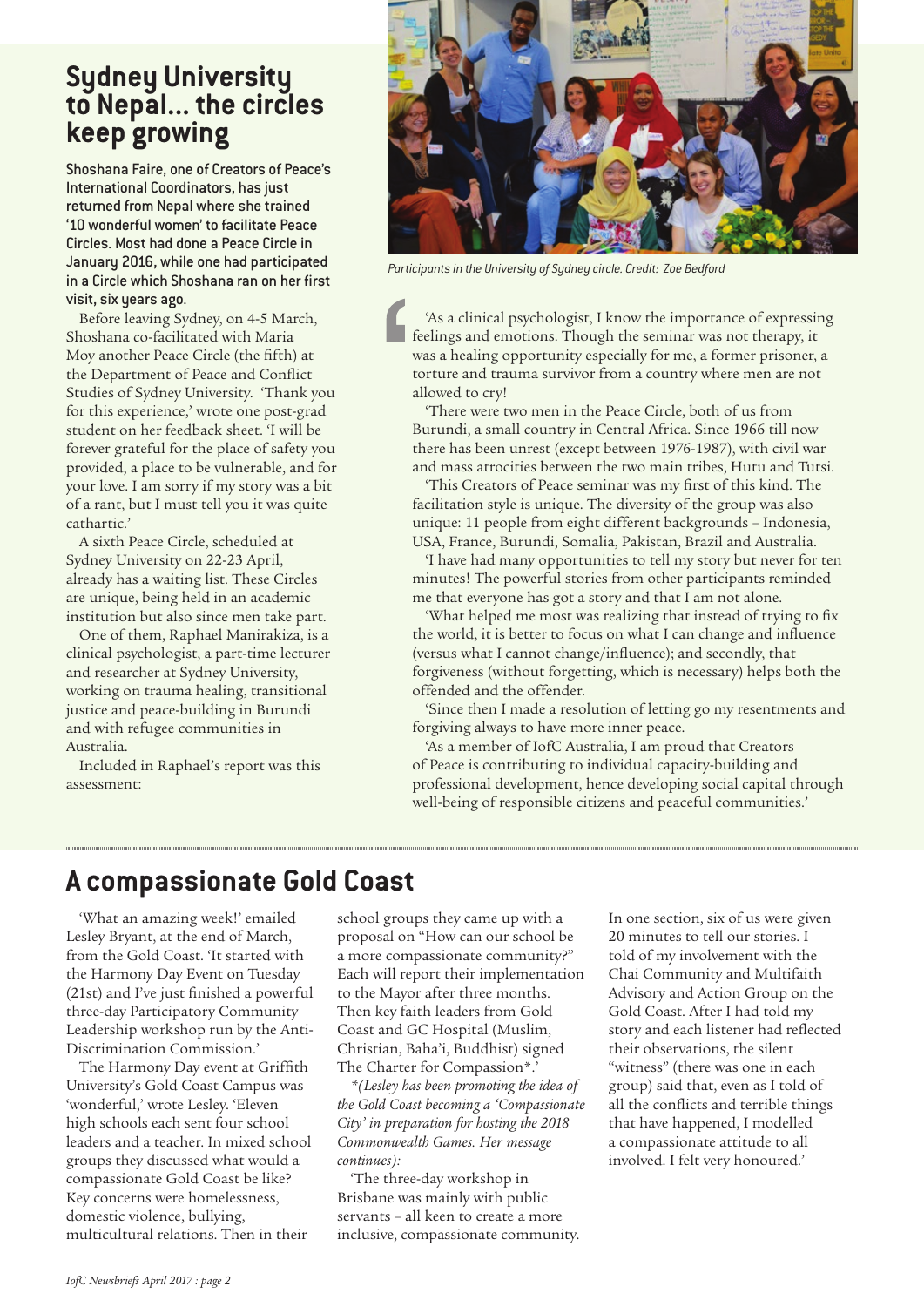### **An Afghan family take an unexpected holiday**

#### Martin Flanagan, in his 25 February column in 'The Age', narrated an incident on a Melbourne train:

'Helen Fuller, a grandmother of 10 and former primary school teacher, was sitting on a Metro train opposite a white woman about her age and a brown man in his mid-20s when she found herself listening in to their conversation,' wrote Flanagan. She overheard the young man telling 'how he and his family had arrived in Australia from Afghanistan. "He looked a very lovely boy," said Helen. "I could tell from his face."'

When the young man – Abuzar Mazoori, a part-time student and youth worker – said that he had not seen anything of Australia but Melbourne, Helen had what she calls 'an inspiration,' wrote Flanagan. '"Sometimes I have these impulses to trust people." Leaning forward, she apologised for listening but said she had a holiday house in Rye and perhaps the young man and his family might like to go down and have a week's holiday there over Christmas.'

Abuzar is a graduate of the most recent IofC Life Matters Workshop where he shared this story. Helen and her husband Moss, on the other hand, had taught at an outback community in the Northern Territory and, on their way south through Tennant Creek, had unexpectedly been offered hospitality for a night by an Aboriginal man they had never met before – an experience they had never forgotten. It was that same spirit of generosity which prompted Helen to trust her instinct with Abuzar.

As Flanagan reports, 'Helen received "a fair bit of negativity" when she told others what she had done… She was supported, however, by her husband, Moss...

'In another part of Melbourne, Abuzar was encountering similar problems,' continued Flanagan. 'His brother laughed at him when he recounted the story. "How is this possible? How she trusts you? How you trust her?" Their mother was confronted by the idea of occupying another woman's home, particularly when that woman was a stranger…'

Helen invited Abuzar down to see the holiday house, gave him a key and said the house would be vacant from 24 December till New Year's Day. On the morning of the 24th, Abuzar 'negotiated' for several hours before he got his family's agreement to accept the offer. At four in the afternoon, the family of 10 drove down to Rye. As soon as they reached the holiday house, opened the front door and saw what a comfortable place it was, 'my father and especially my mother totally changed,' said Abuzar.

Helen had warned the neighbour that a family of Afghans might be using their holiday house over Christmas. The neighbour later told her she saw the parents watering the back garden. Helen said the place looked lovely when next they went there. Since then, she and Moss have been to Abuzar's home for a meal.

Flanagan quotes Helen's reflections on the fear and uncertainty 'in the Age of Trump' when people spread alarm about terrorist attacks that haven't actually happened: 'It's only by doing small things that we can reverse that trend.'

And Abuzar's conclusion: 'It doesn't matter who we are. Everyone is suffering from disconnecting now.'



*Credit: Sokol Blazovski*

## **Staying on the ball**

With the challenge of 'Staying on the ball' – in basketball and in life – 21 young men from different ethnic communities spent a weekend from Friday, 31 March, at a 'Basketball and Life Skills Camp' on Phillip Island, Victoria. It was the eighth such camp co-hosted by the MSF Basketball Academy and IofC Australia.

The purpose of the camp was to offer youth a chance 'to significantly improve their basketball ability and to equip them with ethical values and courage so they become confident in making positive lifestyle choices, especially in peer group situations'.

Besides coaching on 'ball handling and shooting', the weekend featured

life coaching on how to 'go for goals' and 'be a leader' in building a strong community spirit in their areas of influence.

The leadership team included nine graduates of IofC's Life Matters Workshops, each sharing their experiences of challenges and change. Dialogues with the teenagers were as

vigorous as the on-court rebounds, with several sharing about personal issues of dishonesty, drugs, family break-up and trouble with the law.

The camp was coordinated by Sokol Blazovski for MSF, and Rob Wood for IofC.